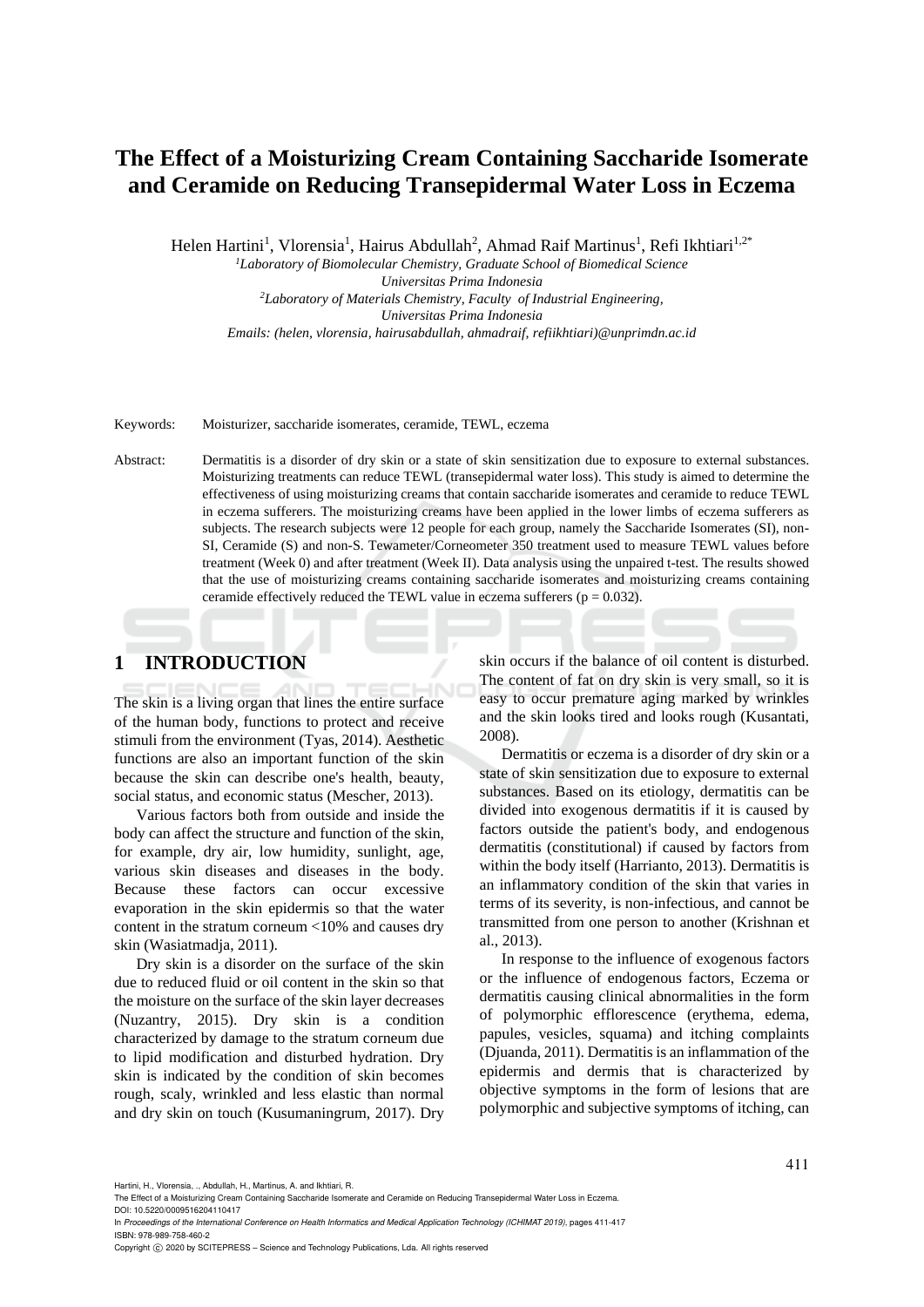be caused by endogenous or exogenous factors (Maryunani, 2010).

According to Febriana (2012), eczema is characterized by reddish, scaly, cracked skin, feeling itchy especially at night, small bubbles appear filled with water or pus, swollen, blistered, red, very itchy and feel hot. The cause is an allergy to specific chemical stimuli, or sensitivity to specific foods like shrimp, sea fish, alcohol, MSG. Eczema prevention can be done by avoiding things or ingredients that can cause allergies. Dermatitis is characterized by polymorphic skin inflammation that has broad characteristics, including itching, erythema (redness), edema (swelling), papules (solid protrusions with diameters less than 55 mm), vesicles (protrusions containing a liquid diameter of more than 55mm), crust and squama.

The main symptom felt by people with eczema is excessive itching of the skin. Then accompanied by reddened skin, scaly and cracked, small bubbles arise containing water or pus. Parts of the body that are often affected by eczema are usually the hands, feet, groin, and ears. Eczema is divided into two, namely dry and wet eczema. In wet eczema, excessive heat and cold will also feel on the skin. Eczema is caused due to allergies to certain chemical stimuli such as those found in detergents, soaps, drugs and cosmetics, sensitivity to certain types of food such as shrimp, sea fish, eggs, chicken meat, alcohol, MSG, etc. (Djuanda, 2011).

Eczema can also be caused by allergies to plant pollens, dust, climate disorders, even emotional disturbances. Eczema is more common in people who are prone to allergies. This disease often occurs repeatedly or relapse. Therefore, it must be considered to avoid things or substances that can cause allergies (allergens.) However, with proper treatment, this disease can be controlled properly so that it reduces the recurrence rate. In some cases, eczema will disappear with age as patients (Djuanda, 2011).

Moisturizers are commonly used to relieve dry skin include those that cause eczema or dermatitis by increasing barrier repair, creating temporary artificial barriers, and restoring skin softness. Moisturizers are complex formulations designed to improve the hydration mechanism of the skin and maintain the structure and function of the skin from various influences such as dry air, sunlight, old age, temperature, various skin diseases and diseases that can accelerate evaporation of water (Nuzantry, 2015).

Moisturizing treatments can reduce TEWL (transepidermal water loss) with a barrier repair mechanism, prevent water evaporation from the epidermis, play a role in replacing lipid compounds and restore skin softness (Kurnia, 2017).

Cream formulations are the most widely used dosage forms in drug and cosmetic delivery systems through the skin. Preparations used in the skin include physical effects, namely skin protectors, lubricants, softeners, drying agents, etc., or for special effects of existing medicinal ingredients. In general, the administration of drugs or cosmetics through the skin is intended to provide local effects. Absorption of medicinal substances from outside the skin to the bottom of the skin (percutaneous absorption) depends on the physical-chemical properties of the drug ingredients, drug carrier properties, and skin conditions (Ansel, 2008; Yanhendri and Satya, 2012).

Drug-penetration after topical application to the intact skin is mostly through the epidermis layer, and the other small part through the walls of the hair follicles, sweat glands or fat glands or between the horn membrane cells. Percutaneous absorption of a drug is generally caused by direct drug penetration through the stratum corneum which has a thickness of 10─15 µm. The stratum corneum consists of approximately 40% protein (generally keratin) and 40% water and fat especially triglycerides, free fatty acids, cholesterol, and phosphate fat. The fat component of the stratum corneum causes low drug penetration through the stratum corneum. A drug that can penetrate the stratum corneum can then continue through deeper epidermal tissue and enter the dermis when the drug reaches the blood vessels so the drug can be absorbed into the systemic circulation. The stratum corneum as a keratin tissue acts as a semipermeable membrane, and drug molecules penetrate by passive diffusion. The amount of drug that can pass through various layers of the skin depends on the concentration of the drug, its solubility in water, and the coefficient of the partition of the drug in oil or water. Diffusion of drug molecules in the layers of the skin can occur through transcellular penetration (crossing cells), intercellular penetration (intercellular), and penetration through hair follicles, sweat glands, fat glands, and pilo sebaceous. Factors that influence percutaneous absorption include (Ansel, 2008).

There are various moisturizing products on the market with various active ingredients, namely those made from active Saccaride isomerates (SI). The Pentapharm pharmaceutical industry in Switzerland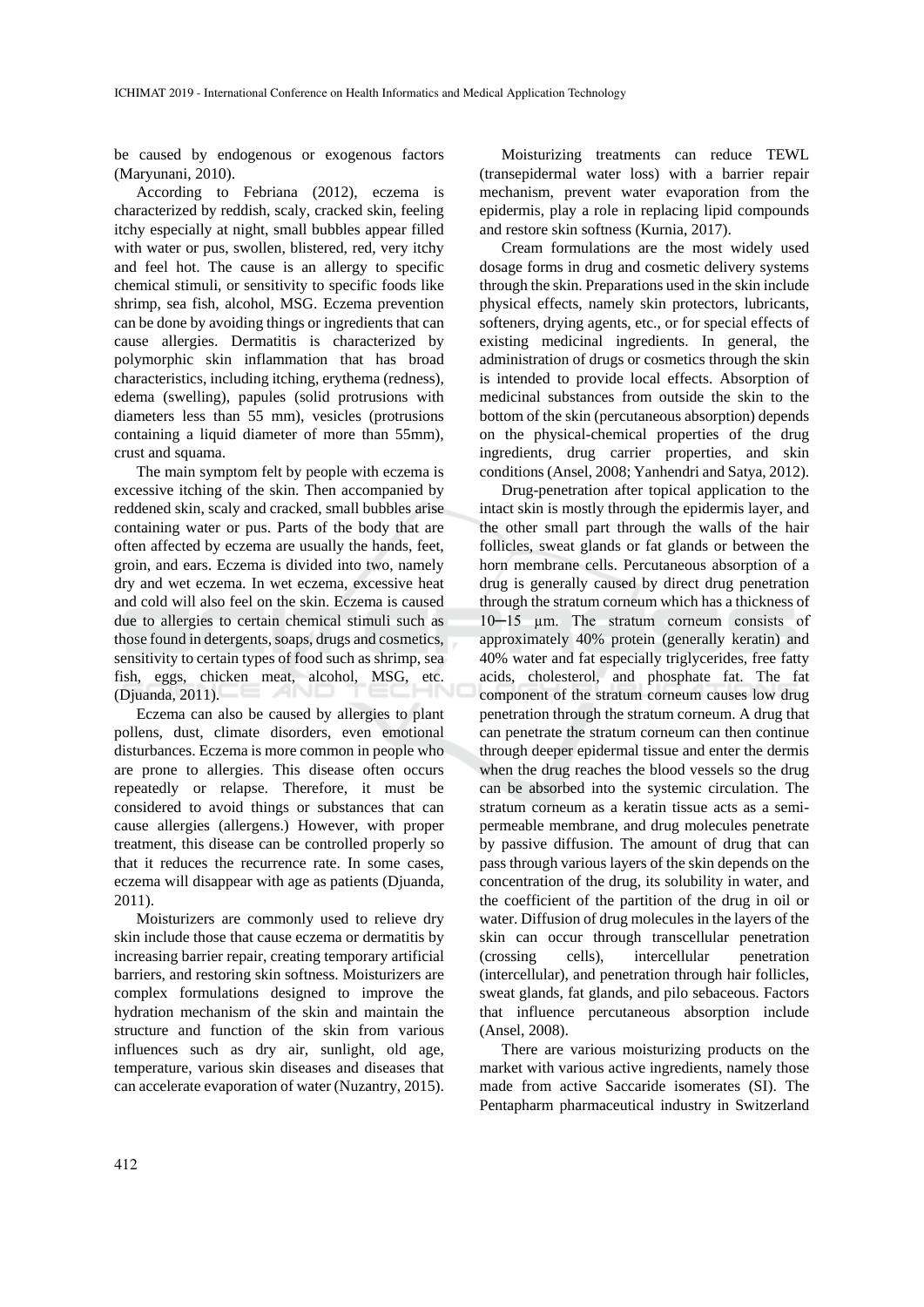in 2008 produced the active ingredient Saccaride isomerates (SI) which is a mucopolysaccharide carbohydrate complex (glycan) similar to that found in the human skin's stratum corneum. The active ingredient SI in the epidermis will form hyaluronic or hyaluronic acid. In accordance with this hyaluronic function, SI can function to maintain moisture by increasing the water content in the stratum corneum even in low air humidity (Pentapharm, 2009).

SI is a carbohydrate complex similar to that of the stratum corneum of human skin. Functioning to maintain humidity even in low humidity. SI can bind to the skin even in very low pH condition, so it is ideal when used together with moisturizers that contain Alpha hydroxy acid (AHA). SI composition by HA acts as an effective moisturizer to control skin moisture by binding to the lysine amino acid group present in the keratin stratum corneum. Because the bond is very strong, it will remain effective even in dry air and low humidity. SI has a strong bond with the stratum corneum which can only be released by the desquamation process, therefore it is very effective at moisturizing the skin, while also making the skin smoother and not itchy (Pentapharm, 2009).

A study of the effects of SI use on moisturizing formulations was conducted by Dewi (2010) who found that adding 5% saccharide isomerates in moisturizing formulations can improve skin hydration higher and maintain higher skin hydration after the administration was stopped compared to ordinary moisturizers.

SI can be an occlusive and humectant component. The moisturizer components can also contain other active ingredients that can improve skin softness by lubricating and filling the gaps between cells between dry cells, namely ingredients that are emollient (Simion & Story, 2005).

The synthetic moisturizers can also help deal with dry skin such as ceramide. Ceramid mimics natural substances in the outermost layers of the skin to help maintain moisture (Octavia, 2017). The original ceramide is naturally in the skin which is a component of epidermal lipids in the skin around the stratum corneum which has the effect of keeping the skin moist. Ceramide functions, among others, regulating water loss through epidermis (KAME) or transepidermal water loss (TEWL) (Trisnowati, 2015).

Ceramide is a water-retaining molecule in the extracellular space in the stratum corneum and a ceramide bond with a structural matrix protein that forms the skin's defense function. The lack of

ceramide in the skin causes the skin barrier function to be disturbed which results in increased fluid loss (TEWL) through the skin, so the skin becomes drier and sensitive to various physical and chemical influences (Jafar, 2015).

The chemical bond between ceramide and water will form a smooth emulsion so that it appears smooth and soft. The administration of ceramide-containing emollients has been carried out in cases of atopic dermatitis, which is caused by impaired skin barrier function. Research results show that the use of ceramide not only improves TEWL and erythema severity but also increases endogenous ceramide levels in the stratum corneum (Partogi, 2008). Ishikawa et.al's research (2013) shows that indicators of dry skin (dry, rough and scaly) are closely related to ceramide levels.

Ceramide formulation in moisturizing creams is generally a solid lipid nanoparticle (SLN) formulation. Nanoparticles in the form of very small particles with a diameter between 1-100 nm. Nanoparticles are a three dimensional particle, which has a nanometer scale. The nature of the nanometersized material has a difference with the properties of the larger size (bulk). Where nano-sized material has chemical, physical and biological properties that are superior to larger sized materials (Backdropissa, 2017).

SLN was developed by Muller in the 1990s. In his research, it was found that SLN can be applied for the administration of drugs and cosmetics in the form of liposomes, microemulsions and polymer nanoparticles. The advantage of SLN is that its lipid matrix is made of physiological lipids, thereby reducing the danger of acute and chronic toxicity. Because of these advantages, SLN has been introduced as a new carrier system for active compounds in the pharmaceutical and cosmetic fields (Background, 2017).

According to Amalia (2015), solid lipid nanoparticles offer unique properties such as relatively small particle size, large surface area, high drug absorption rate and potential as a carrier/preparation that can improve the performance of drugs and other nutraceutical ingredients.

Expansion of the use of nanomaterials in technology and consumer applications has increased the potential for accidental exposure to human skin. This has generated considerable interest in determining the conditions under which nanoparticles can penetrate the skin. Its main benefit is for therapeutic success but one that can also minimize the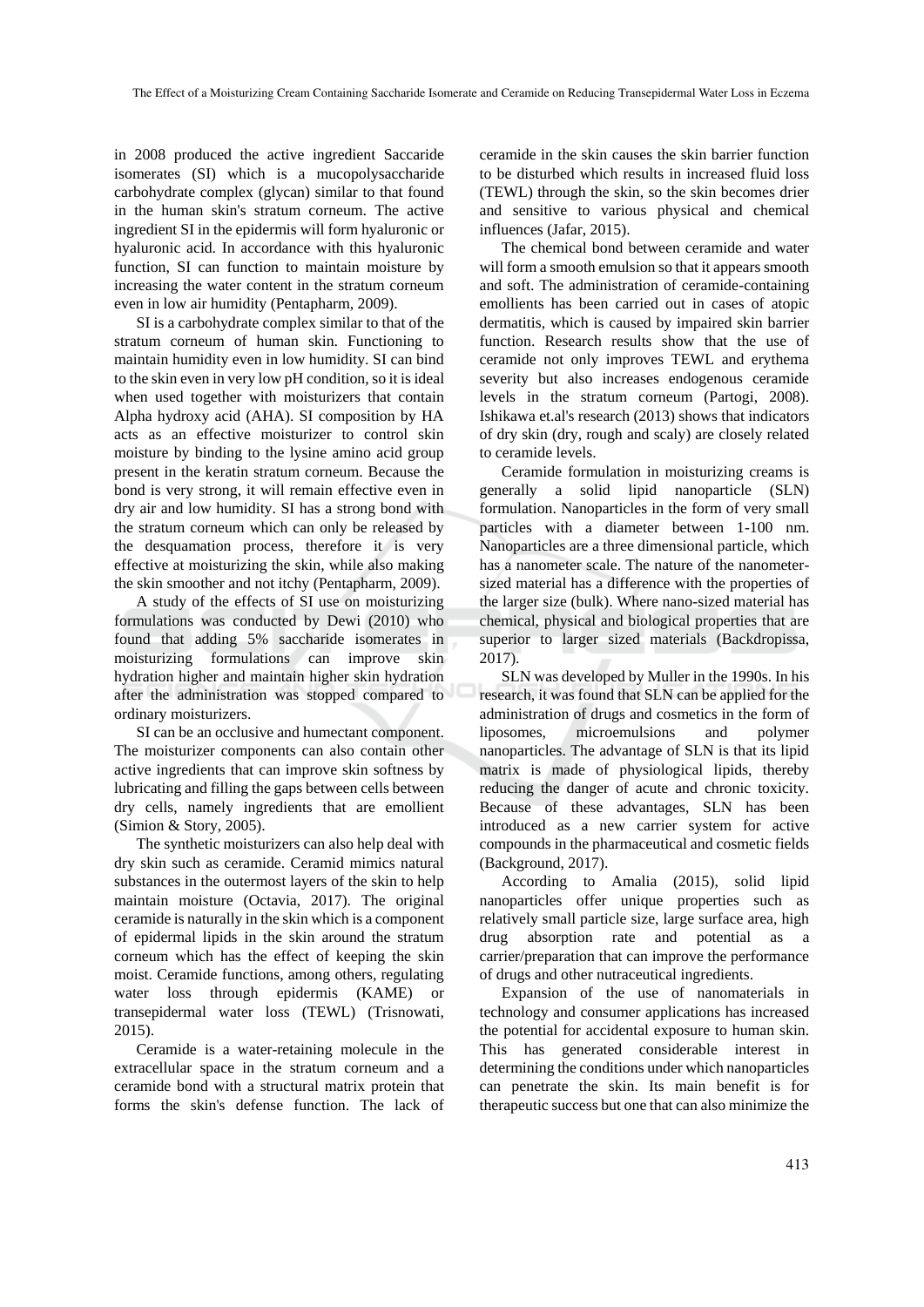potential for negative side effects. The wide use of nanoparticles as a sunscreen and topical cosmetics has resulted in the study of many nanoparticles formulations (Delouise, 2012). This research limits the effect of moisturizing creams containing isomerate and ceramide in the formulation of solid lipid nanoparticles on eczema.

# **2 RESEARCH METHODS**

The research subjects consisted of 12 people for each group, the subjects who received saccharides isomerate (SI) moisturizing cream, non SI groups, the subject group treated with Ceramide (S) moisturizing cream and non Ceramide (non S). The research material was a moisturizing cream containing saccharides isomerate and ceramide in a solid lipid nanoparticle formulation. The research instrument used to measure the value of TEWL was Tewameter/ Corneometer 350. Measurement of TEWL values was carried out before treatment (Week 0) and after treatment (Week II).

The measurement data were analyzed for the mean TEWL values before and after treatment and a comparison between the SI treatment group and non SI with the S treatment group and non S. The test used when the normal data distribution was an unpaired t test while the Mann-Whitney test was used when the distribution was not normal. Data is processed statistically using the SPSS program.

The interpretation of TEWL values are 0- <25 gr / m2 / hour for normal conditions and> 25 gr / m2 / hour for disturbed conditions (high) (Black et al., 2005).

#### **3 RESULTS AND DISCUSSION**

The characteristics of the subjects in the SI treatment group and non-SI according to the age of the majority aged 30-35 years 11 people (45.8%). Characteristics of the respondents according to ethnic groups are mostly Batak 11 people (45.8%). The characteristics of respondents according to marital status mostly married 20 people (83.3%). The characteristics of respondents according to occupation of most housewife's were 11 people (45.8%). Characteristics of subjects in the S treatment group and non S (control group) according to age were mostly aged 30-35 years 14 people (58.3%). Characteristics of the

respondents according to ethnic groups are mostly Javanese 11 people (45.8%). The characteristics of respondents according to marital status mostly married 22 people (91.7%). Characteristics of respondents according to occupation of housewife are 12 people (50%). In more details, subject characteristics is presented in the Table 1 with statistical analysis of each group of treatment.

Table 1. Subjects characteristics based on ages, etnics, marital status and occupations.

|    |                       | SI |                        | S              |            |  |
|----|-----------------------|----|------------------------|----------------|------------|--|
|    | Subject               |    | Treatment<br>Group and |                | Treatment  |  |
| No | Characteristics       |    |                        |                | Group and  |  |
|    |                       |    | non SI                 |                | nonS       |  |
|    |                       |    | $(n = 24)$             |                | $(n = 24)$ |  |
|    |                       | f  | $\frac{0}{0}$          | f              | $\%$       |  |
| 1. | Age                   |    |                        |                |            |  |
|    | a. 30-35 years        | 11 | 45,8                   | 14             | 58,3       |  |
|    | b. 36-40 years        | 13 | 54,2                   | 10             | 41,7       |  |
| 2. | Etnic                 |    |                        |                |            |  |
|    | <b>Batak</b>          | 11 | 45,8                   | 10             | 41,7       |  |
|    | Java                  | 8  | 33,3                   | 11             | 45,8       |  |
|    | Chinese               | 5  | 20,8                   | 3              | 12.5       |  |
| 3. | <b>Marital Status</b> |    |                        |                |            |  |
|    | a. Single             | 4  | 16,7                   | 2              | 8.3        |  |
|    | b. Married            | 20 | 83.3                   | 22             | 91,7       |  |
| 4. | Occupation            |    |                        |                |            |  |
|    | Civil servants        | 1  | 4,2                    |                |            |  |
|    | Private               |    |                        |                |            |  |
|    | Employees             | 9  | 37,5                   | 10             | 41,7       |  |
|    | Housewife             | 11 | 45,8                   | 12             | 50,0       |  |
|    | Unemployment          | 3  | 12,5                   | $\overline{2}$ | 8,3        |  |

Based on the homogeneity test using Levene's test, both the SI and non SI groups and the S and non S groups at the time before and after the treatment, obtained a significance value> 0.05, this means the data is assumed to be homogeneous.

The results of the normality test using the Shapiro-Wilk test, the TEWL value of the subjects in the SI and non SI groups before being treated with moisturizing cream each obtained a significance value of> 0.05, this means that the data is assumed to be normally distributed. The TEWL value of subjects in the SI treatment group and non SI after receiving treatment with each moisturizing cream obtained a significance value of> 0.05, containing the meaning that the data was assumed to be normally distributed.

The TEWL value of subjects in the S treatment group and non S before receiving treatment with each moisturizing cream, obtained a significance value of> 0.05, this means that the data is assumed to be normally distributed. The TEWL value of subjects in the S treatment group and non-S after receiving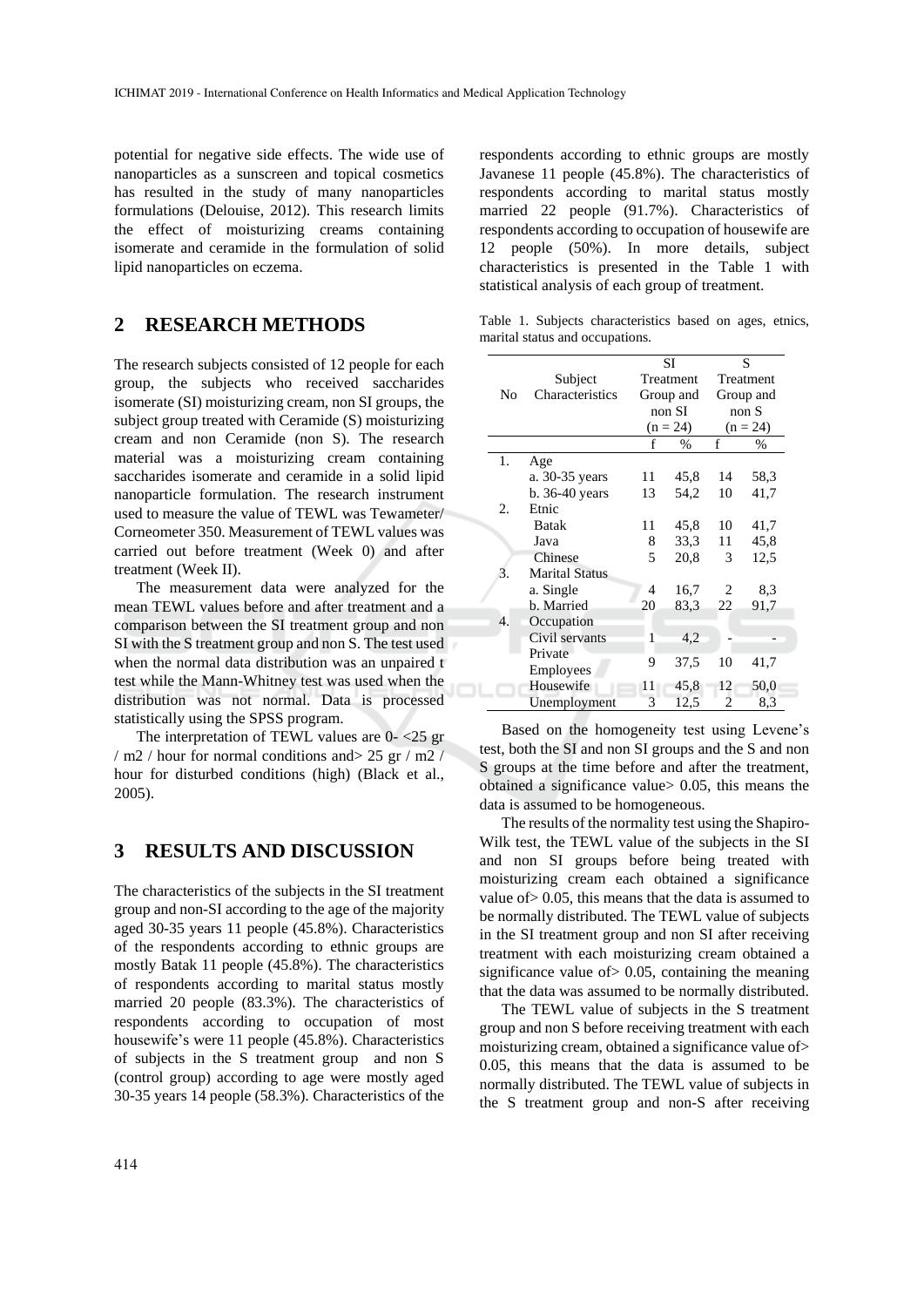NOl

treatment with each moisturizing cream, obtained a significance value of > 0.05, containing the meaning that the data was assumed to be normally distributed.

### **3.1 Effectiveness of the Use of Moisturizing Cream Containing Saccharide Isomerate Reducing TEWL Value in Eczema**

The data of TEWL values showed that the use of saccharide isomerate moisturizing cream for 2 weeks can significantly reduce TEWL in patients with eczema. Compared to the control group (non SI) the decrease in TEWL values in the SI group was higher. The data of TEWL values has been evaluated statistically as shown in Table 2.

Table 2. TEWL Value of Skin in Lower Limbs of SI and Non SI Subjects Before and After Treatment.

| Treat<br>ment | Groups | <b>TEWLValue</b><br>$gr/m^2/hour)$<br>Mean | р<br>value |
|---------------|--------|--------------------------------------------|------------|
| <b>Before</b> | SІ     | 23,67 (21,65-26,25)                        | 0,270      |
|               | Non SI | 24,31 (21,53-26,25)                        |            |
| After         | SI     | 13,98 (11,55-15,25)                        | 0,036      |
|               | Non SI | 15,22 (12,55-17,50)                        |            |

Statistical data analysis of TEWL values showed a significant decrease after treatment in the SI group with saccharide isomerate moisturizing cream. Decrease in TEWL value from 23.67 gr/m2/hour range (21.65-26.25) before treatment to be 13.98 gr/m2/hour (11.55-15.25) with a significance value p  $= 0.036.$ 

We have not found a previous study of the use of saccharide isomerate moisturizing cream in eczema sufferers to be compared with this study. However, there are studies in subjects that are normal (not eczema sufferers), namely Dewi (2010) who found that saccharide isomerates can improve skin hydration higher and maintain higher skin hydration after administration is stopped compared to ordinary moisturizers.

#### **3.2 Effectiveness of the Use of Moisturizing Creams Containing Ceramide in Reducing TEWL Value in Eczema**

The effectiveness of moisturizing cream has been evaluated statistically and showed that a significant decrease in TEWL value after treatment in group S with moisturizing cream containing ceramide solid lipid nanoparticle formulation. Decreasing of the TEWL value from 24.50 gr/m2/hour range (22.95- 26.10) before treatment became 14.98 gr/m2/hour  $(13.55-16.95)$  with a significance value  $p = 0.035$ . These data show that the use of ceramide moisturizing cream in solid lipid nanoparticle formulation for 2 weeks can significantly reduce TEWL in patients with eczema. Compared with the control group (non-S) the decrease in TEWL value in the S group was higher. In details, effectiveness data shown in Table 3.

Table 3. TEWL Value of Skin in Lower Limbs of S and Non S Subjects Before and After Treatment.

| <b>Treat</b><br>ment | <b>Groups</b> | <b>TEWLValue</b><br>gr/m2/hour)<br><b>Mean</b> | р<br>value |  |
|----------------------|---------------|------------------------------------------------|------------|--|
| <b>Before</b>        | S             | 24,50 (22,95-26,10)                            |            |  |
|                      | Non S         | 25,04 (23,68-26,52)                            | 0,207      |  |
|                      | S             | 14,98 (13,55-16,95)                            |            |  |
| After                | Non S         | 15,87 (14,50-17,37)                            | 0.035      |  |

The results of this study was in accordance with Ishikawa et al. (2013) which showed that indicators of dry skin (dry, rough and scaly) were closely related to ceramide levels. The Spada study (2018) which found moisturizing creams containing ceramide significantly reduced TEWL ( $p < 0.001$ ) for 24 hours. The results of this study are also in accordance with the results of the Partogi (2008) study which found that the bond between ceramide and water will form a smooth emulsion, making it appear smooth and soft. Giving emollients containing ceramide has been carried out in cases of atopic dermatitis, which is caused by impaired skin barrier function. Research shows that administration of ceramide not only improves TEWL and erythema severity, but also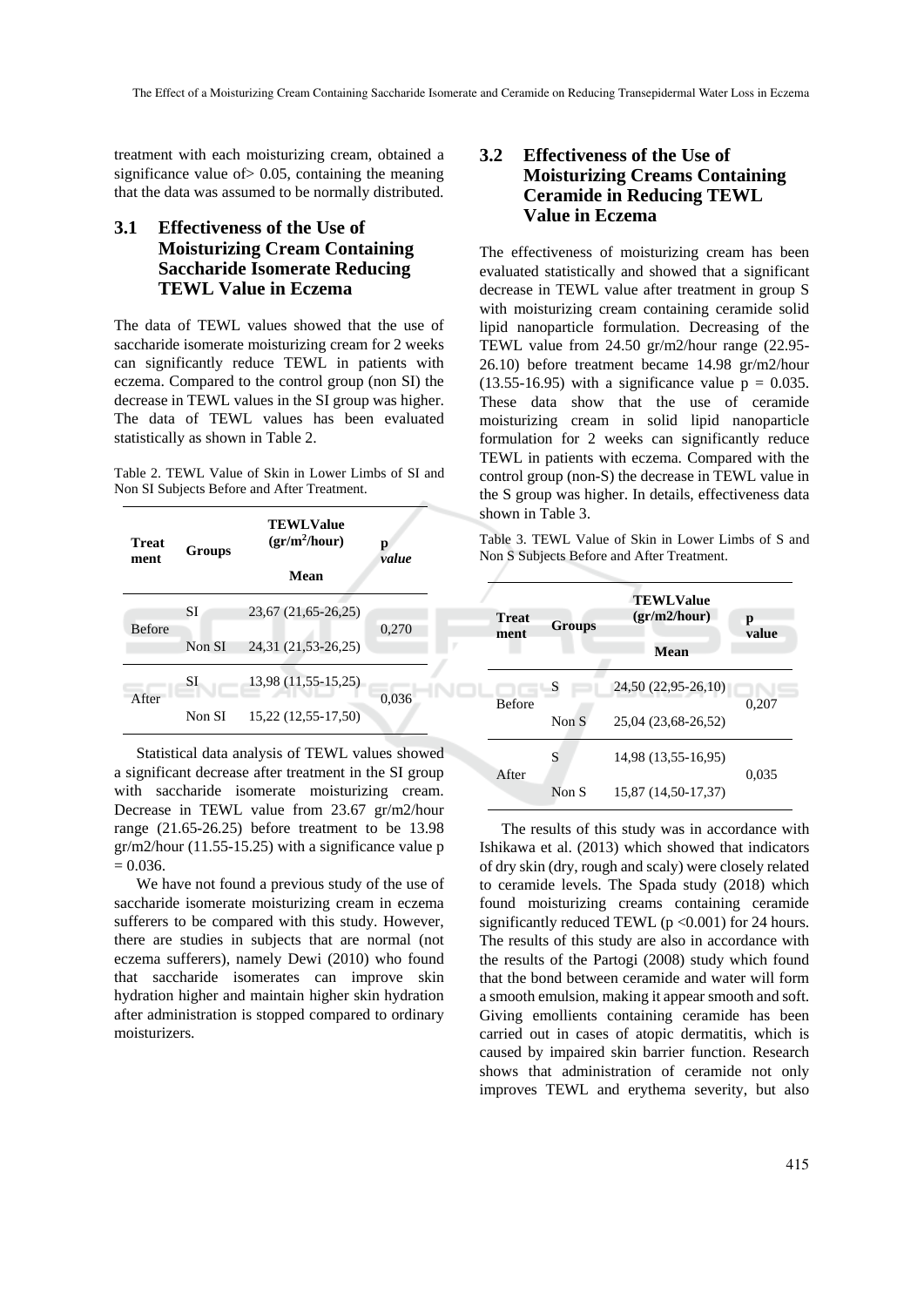increases levels of endogenous ceramide in the stratum corneum.

We found a previous study supporting the results of this study but with different research subjects, Spada (2018) who found that 24 hours after application of Ceramide cream was significantly greater  $(P \le 0.05)$  than measured for the three reference moisturizers tested. Ceramide cream significantly reduces TEWL ( $P < 0.001$ ) for 24 hours, and is proven to not cause sensitization to the skin of adults and children and does not cause irritation to the skin, eyes and related eye area.

#### **3.3 Effectiveness of the Use of Moisturizing Cream Containing a Combination of Saccharide Isomerate and Ceramide on Reducing TEWL Value in Eczema**

To the best of our knowledge on literature, still no report on the differences in the use of moisturizing creams containing saccharides isomerate and ceramide in eczema sufferers to be compared with this study.

The effectiveness of combination of moisturizing cream showed that the results of the measurement of TEWL values in the SI and S groups before the treatment had no difference  $(p = 0.092)$ . After treatment there were differences in TEWL values between the Saccharide Isomerate group and the Ceramide group ( $p = 0.032$ ). In details, the statistical data analysis of TEWL values of combination cream is presented in the Table 4.

Table 4. TEWL Value of combination SI and S in eczema sufferers.

| Treat<br>ment | <b>Groups</b> | <b>TEWLValue</b><br>$gr/m^2/hour)$ | р<br>value |
|---------------|---------------|------------------------------------|------------|
|               |               | Mean                               |            |
| <b>Before</b> | SI            | $-0,84083$                         | 0,092      |
|               | S             |                                    |            |
| After         | SI            | $-1,00167$                         | 0,032      |
|               | S             |                                    |            |

Based on the statistical results of the independent t test, it was found the significant difference in the use of moisturizing creams containing saccharide isomerate and ceramide in solid lipid nanoparticles formulations in reducing TEWL values in eczema sufferers.

The results of this study prove that the use of moisturizing creams containing saccharide isomerate can significantly reduce TEWL in eczema sufferers. Compared to the control group (non saccharide isomerate) the decrease in TEWL values in the SI group was higher. To the best of our knowledge, we have not found a previous study of the use of saccharide isomerite moisturizing cream in eczema sufferers to be compared with this study.

Voegeli et.al (2019) has reported that remarkable gradients of skin hydration, TEWL, skin surface pH and sebum exist within short distances across the face and the gradients are distinctive among different ethnic groups. In addition, these studies have demonstrated that darkly‐ pigmented individuals do not necessarily have a better skin barrier function than their less‐ pigmented counterparts and that Caucasians have a lower facial skin surface pH compared with more pigmented subjects. Overall, there are no correlations between capacitance, TEWL and skin surface pH including individual topology (Voegeli et. Al 2019).

The results of this study are in accordance with the results of Pentapharm (2009) study that the active ingredient of saccharide isomerate in the epidermis will form hyaluronic or hyaluronic acid. In accordance with this hyaluronic function, the isomerate saccharide can function to retain moisture by increasing the water content in the stratum corneum even in low air humidity (Pentapharm, 2009).

The results of this study are also supported by Kurnia's statement (2017) that moisturizing treatments can reduce TEWL (transepidermal water loss) with a barrier repair mechanism, prevent water evaporation from the epidermis, play a role in replacing lipid compounds and restore skin softness.

#### **4 CONCLUSION**

The use of moisturizing creams containing Saccharide Isomerate and Ceramide in solid lipid nanoparticle formulations effectively reduced the TEWL value in eczema sufferers.